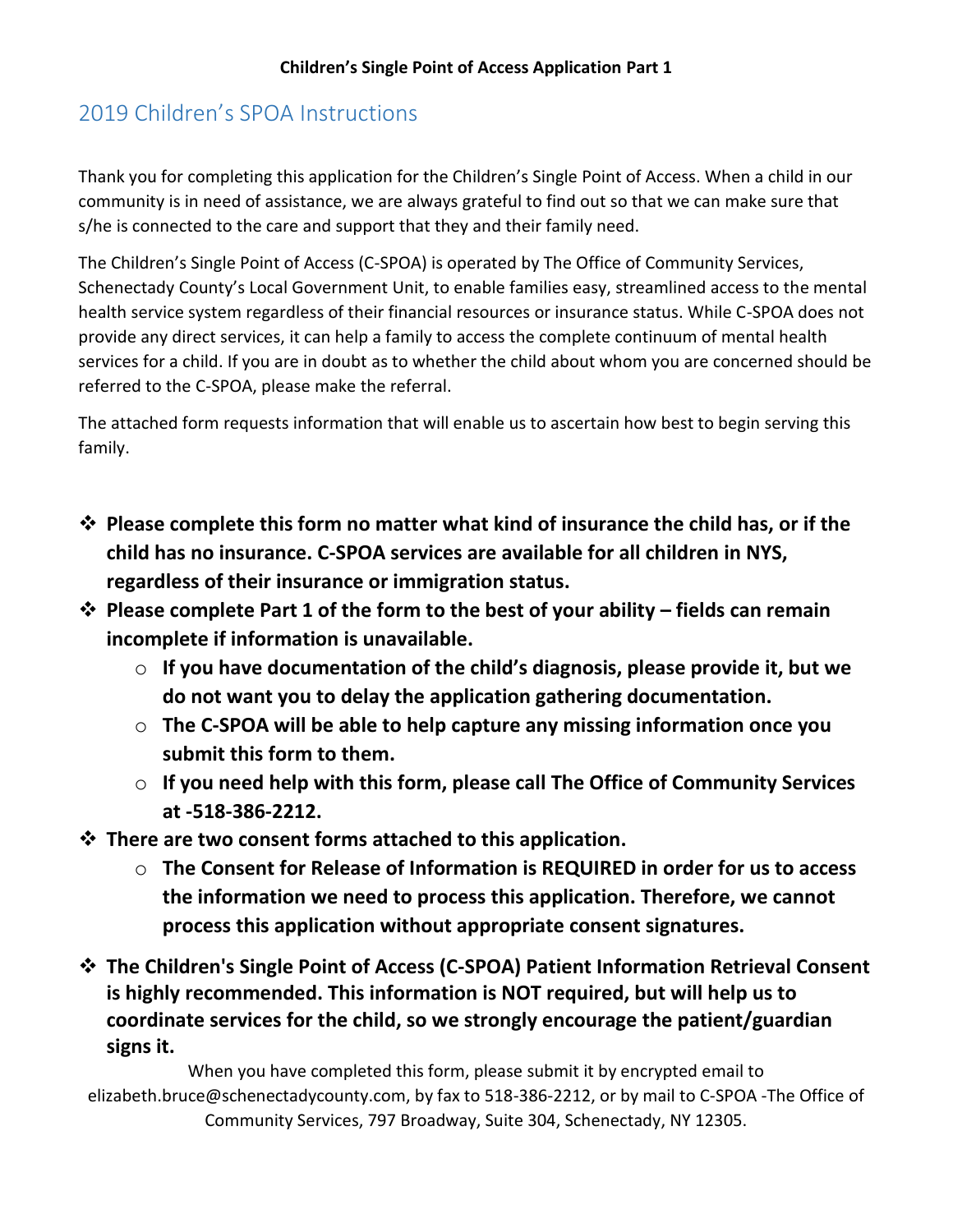# **Children's Single Point of Access Application Part 1**

|                                                             | <b>Child's Information</b> |                                                                  |                |                                                                  |                                                                  |                                         |                                   |       |
|-------------------------------------------------------------|----------------------------|------------------------------------------------------------------|----------------|------------------------------------------------------------------|------------------------------------------------------------------|-----------------------------------------|-----------------------------------|-------|
| Full Name (Last, First MI)                                  |                            |                                                                  |                |                                                                  | People with the following immigration status may be eligible for |                                         |                                   |       |
|                                                             |                            |                                                                  |                | Medicaid:                                                        |                                                                  |                                         |                                   |       |
| Date of Birth                                               | SSN                        |                                                                  |                | Citizen<br>$\bullet$                                             |                                                                  |                                         |                                   |       |
|                                                             |                            |                                                                  |                |                                                                  | Permanent resident (green card holder)                           |                                         |                                   |       |
|                                                             |                            |                                                                  |                |                                                                  | Refugee or asylee                                                |                                         |                                   |       |
| Home Address                                                |                            |                                                                  |                |                                                                  | U or T visa holder (for victims of crime or trafficking)         |                                         |                                   |       |
|                                                             |                            |                                                                  |                |                                                                  | Employment authorization card holder                             |                                         |                                   |       |
| Mailing Address (if different from home)                    |                            |                                                                  |                |                                                                  | Deferred Action for Childhood Arrivals (DACA) recipient          |                                         |                                   |       |
|                                                             |                            |                                                                  |                |                                                                  | Does the child's immigration status fall into one of the above   |                                         |                                   |       |
|                                                             |                            |                                                                  |                | categories?                                                      |                                                                  | <b>YES</b>                              | <b>NO</b>                         |       |
| Primary Language(s)                                         |                            | Does the child have health insurance?<br><b>YES</b>              |                | NO                                                               | Gender Preference                                                |                                         | Fluent in English?<br><b>TYES</b> | NO.   |
| Insurance Plan                                              |                            | Insurance Policy Number                                          |                |                                                                  | Medicaid/CIN#                                                    |                                         |                                   |       |
|                                                             |                            |                                                                  |                |                                                                  |                                                                  |                                         |                                   |       |
|                                                             |                            |                                                                  |                |                                                                  |                                                                  |                                         |                                   |       |
| Is this child enrolled in Health Home Care Management?      |                            |                                                                  |                |                                                                  | If yes, please indicate which Health Home/Care Management Agency |                                         |                                   |       |
| <b>YES</b>                                                  |                            | <b>NO</b>                                                        | <b>UNKNOWN</b> |                                                                  |                                                                  |                                         |                                   |       |
|                                                             |                            |                                                                  |                |                                                                  |                                                                  |                                         |                                   |       |
|                                                             |                            |                                                                  |                | <b>Referral Information</b>                                      |                                                                  |                                         |                                   |       |
| Date of Referral                                            |                            | Name/Title of Referrer                                           |                |                                                                  | Referring Organization/Program                                   |                                         |                                   |       |
|                                                             |                            |                                                                  |                |                                                                  |                                                                  |                                         |                                   |       |
| Address of Referrer                                         |                            |                                                                  |                |                                                                  |                                                                  |                                         |                                   |       |
|                                                             |                            |                                                                  |                |                                                                  |                                                                  |                                         |                                   |       |
| Referrer Phone                                              |                            | Referrer Fax                                                     |                |                                                                  | Referrer Email                                                   |                                         |                                   |       |
|                                                             |                            |                                                                  |                |                                                                  |                                                                  |                                         |                                   |       |
|                                                             |                            |                                                                  |                |                                                                  |                                                                  |                                         |                                   |       |
| Reason for Referral (attach additional sheet if needed)     |                            |                                                                  |                |                                                                  |                                                                  |                                         |                                   |       |
|                                                             |                            |                                                                  |                |                                                                  |                                                                  |                                         |                                   |       |
|                                                             |                            |                                                                  |                |                                                                  |                                                                  |                                         |                                   |       |
|                                                             |                            |                                                                  |                |                                                                  |                                                                  |                                         |                                   |       |
| Referrer Signature                                          |                            |                                                                  |                |                                                                  |                                                                  |                                         |                                   |       |
|                                                             |                            |                                                                  |                |                                                                  |                                                                  |                                         |                                   |       |
|                                                             |                            | <b>Caregiver Contact #1 Information</b>                          |                |                                                                  |                                                                  | <b>Caregiver Contact #2 Information</b> |                                   |       |
| <b>Full Name</b>                                            |                            |                                                                  |                | <b>Full Name</b>                                                 |                                                                  |                                         |                                   |       |
|                                                             |                            |                                                                  |                |                                                                  |                                                                  |                                         |                                   |       |
| Address                                                     |                            |                                                                  |                | Address                                                          |                                                                  |                                         |                                   |       |
|                                                             |                            |                                                                  |                |                                                                  |                                                                  |                                         |                                   |       |
|                                                             |                            |                                                                  |                |                                                                  |                                                                  |                                         |                                   |       |
|                                                             |                            |                                                                  |                |                                                                  |                                                                  |                                         |                                   |       |
|                                                             |                            |                                                                  |                |                                                                  |                                                                  |                                         |                                   |       |
| Phone                                                       |                            | Email                                                            |                | Phone                                                            |                                                                  | Email                                   |                                   |       |
|                                                             |                            |                                                                  |                |                                                                  |                                                                  |                                         |                                   |       |
| Relationship to Child                                       |                            | Legal Guardian?                                                  |                | Relationship to Child                                            |                                                                  | Legal Guardian?                         |                                   |       |
|                                                             |                            | <b>TYES</b>                                                      | <b>NO</b>      |                                                                  |                                                                  | <b>TYES</b>                             |                                   | ] NO  |
|                                                             |                            |                                                                  |                |                                                                  |                                                                  |                                         |                                   |       |
| Caregiver Primary Language                                  |                            | Fluent in English?                                               |                |                                                                  | Caregiver Primary Language                                       | Fluent in English?                      |                                   |       |
|                                                             |                            | <b>YES</b>                                                       | <b>NO</b>      |                                                                  |                                                                  | <b>TYES</b>                             |                                   | ∃ี NO |
|                                                             |                            |                                                                  |                |                                                                  | Is this caregiver the primary contact?                           |                                         |                                   |       |
| Is this caregiver the primary contact?<br><b>YES</b><br>NO. |                            |                                                                  |                | <b>YES</b>                                                       |                                                                  | <b>NO</b>                               |                                   |       |
|                                                             |                            |                                                                  |                |                                                                  |                                                                  |                                         |                                   |       |
|                                                             |                            | Is this caregiver enrolled in Health Home Care Management?       |                |                                                                  | Is this caregiver enrolled in Health Home Care Management?       |                                         |                                   |       |
| YES                                                         |                            | <b>NO</b>                                                        | <b>UNKNOWN</b> | <b>TYES</b><br><b>UNKNOWN</b><br><b>NO</b>                       |                                                                  |                                         |                                   |       |
|                                                             |                            | If yes, please indicate which Health Home/Care Management Agency |                | If yes, please indicate which Health Home/Care Management Agency |                                                                  |                                         |                                   |       |
|                                                             |                            |                                                                  |                |                                                                  |                                                                  |                                         |                                   |       |
|                                                             |                            |                                                                  |                |                                                                  |                                                                  |                                         | $\overline{2}$                    |       |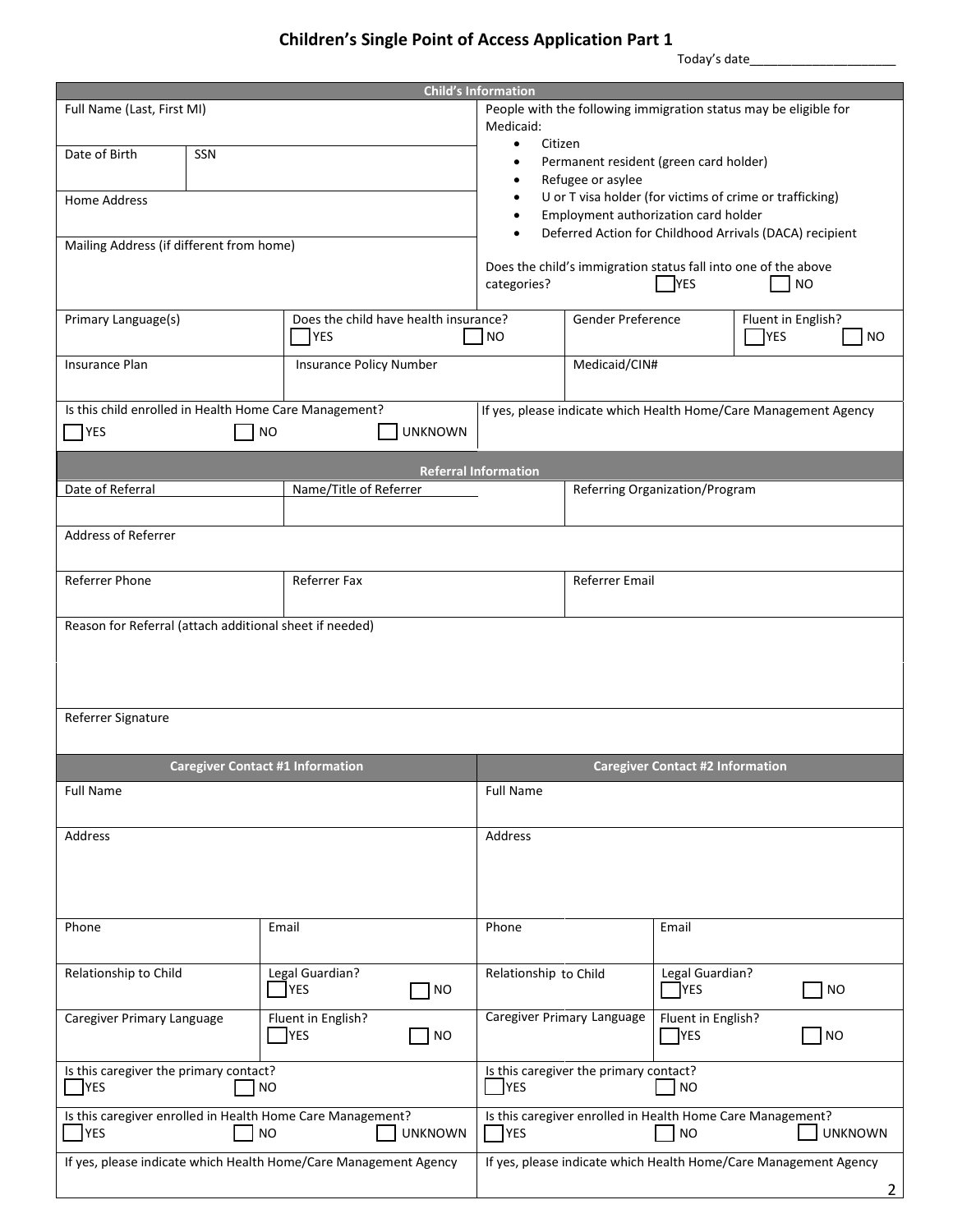## **Children's Single Point of Access Application Part 1**

Child's Name

| Legal Custody Status             |                          |  |  |  |  |
|----------------------------------|--------------------------|--|--|--|--|
| Both parents together            | Joint custody            |  |  |  |  |
| <b>Biological mother only</b>    | <b>DSS</b>               |  |  |  |  |
| <b>Biological father only</b>    | <b>Adult Sibling</b>     |  |  |  |  |
| Other Legal Guardian (describe): | <b>Emancipated Minor</b> |  |  |  |  |
|                                  | <b>Adoptive Parent</b>   |  |  |  |  |

| <b>Current Providers</b>           |                               |  |  |  |  |
|------------------------------------|-------------------------------|--|--|--|--|
| School and grade                   | Therapist/Therapist's agency  |  |  |  |  |
|                                    |                               |  |  |  |  |
|                                    |                               |  |  |  |  |
| Psychiatrist/Psychiatrist's agency | Other service provider/agency |  |  |  |  |
|                                    |                               |  |  |  |  |
|                                    |                               |  |  |  |  |

| <b>IQ Testing Scores (if available)</b> |                   |           |  |  |  |
|-----------------------------------------|-------------------|-----------|--|--|--|
| Verbal                                  | <b>Full Scale</b> | Test date |  |  |  |
|                                         |                   |           |  |  |  |

|                                                                                                                               | <b>Additional Information</b>                                    |
|-------------------------------------------------------------------------------------------------------------------------------|------------------------------------------------------------------|
| Is child/youth currently admitted to an inpatient facility?<br><b>YES</b><br><b>NO</b>                                        | Number of hospitalizations in the previous 12 months             |
| If yes, name of facility and expected discharge date                                                                          | Number of Emergency Department visits in the previous 12 months  |
| Is child/youth currently receiving DSS preventive services?<br><b>NES</b><br>NO<br><b>UNKNOWN</b><br>If yes, name of provider | Other systems involvement (e.g. CPS, MST, etc.) - Please specify |

| <b>Mental Health Diagnosis (if known)</b>                                                            |                                          |                                               |                |  |  |  |
|------------------------------------------------------------------------------------------------------|------------------------------------------|-----------------------------------------------|----------------|--|--|--|
| Does the child have a diagnosed serious emotional disturbance?                                       | If so, what is it?                       |                                               |                |  |  |  |
| <b>YES</b><br><b>NO</b>                                                                              |                                          |                                               |                |  |  |  |
| If yes, by whom was the diagnosis made?                                                              | If yes, when was the diagnosis made?     |                                               |                |  |  |  |
|                                                                                                      |                                          |                                               |                |  |  |  |
|                                                                                                      | <b>Preliminary Eligibility Screening</b> |                                               |                |  |  |  |
| Does the child have two or more chronic medical conditions (i.e. asthma, diabetes, substance use     | IIVES                                    | $NO$ $\Box$<br><b>UNKNOWN</b><br>$\mathbf{I}$ |                |  |  |  |
| disorder)?                                                                                           |                                          |                                               |                |  |  |  |
| Does the child have HIV/AIDS?                                                                        | <b>TYES</b>                              | <b>UNKNOWN</b><br>NO.                         |                |  |  |  |
| Do you believe the child has a Serious Emotional Disturbance? (child meets one of the below          | <b>YES</b>                               | <b>UNKNOWN</b><br>NO <sub>1</sub>             |                |  |  |  |
| criteria)                                                                                            |                                          |                                               |                |  |  |  |
| Difficulty with self-care, family life, social relationships, self-control, or learning<br>$\bullet$ |                                          |                                               |                |  |  |  |
| Suicidal symptoms<br>$\bullet$                                                                       |                                          |                                               |                |  |  |  |
| Psychotic symptoms (hallucinations, delusions, etc.)<br>$\bullet$                                    |                                          |                                               |                |  |  |  |
| Is at risk of causing personal injury or property damage<br>$\bullet$                                |                                          |                                               |                |  |  |  |
| The child's behavior creates a risk of removal from the household                                    |                                          |                                               |                |  |  |  |
| Has the child been exposed to multiple traumatic events that have left a long-term and wide-         |                                          | YES                                           | UNKNOWN<br>NO. |  |  |  |
| ranging impact?                                                                                      |                                          |                                               |                |  |  |  |

If you have supporting documentation related to one of the above diagnoses/conditions, please attach it.

Please complete attached REQUIRED consent for release of information to process this SPOA application.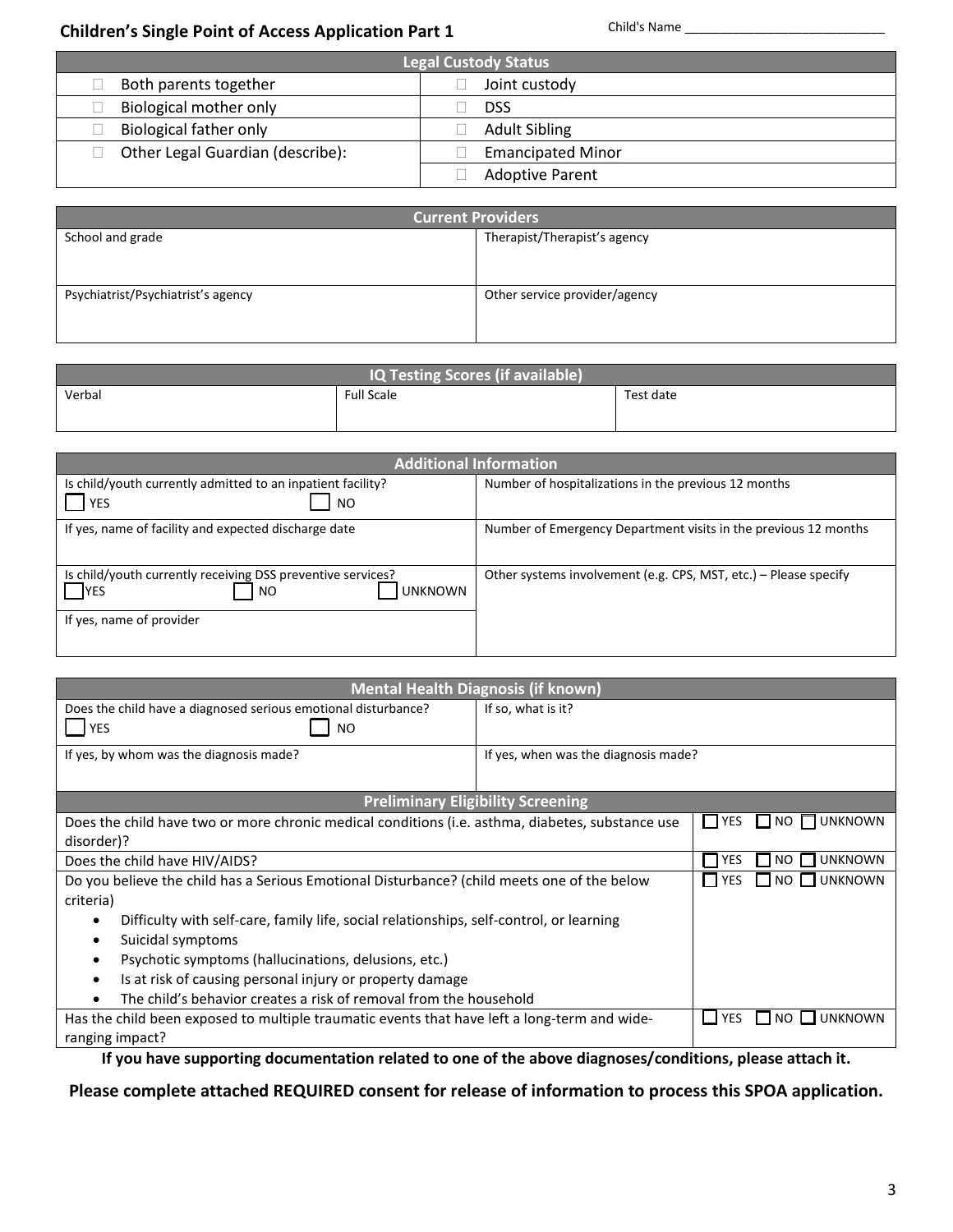#### **Children's Single Point of Access Application Part 1**

Child's Name

#### REQUIRED CONSENT FOR RELEASE OF INFORMATION for Single Point of Access (SPOA) for Children's Services

This authorization must be completed by the referred individual or his/her legal guardian to use/disclose Protected Health Information (PHI) in accordance with state and federal laws and regulations that govern the release of confidential records, as well as Title 42 of the Code of Federal Regulations that governs the release of drug & alcohol records. A separate authorization is required to use or disclose confidential HIV information.

| <b>CHILD'S NAME:</b> | <b>Child's DOB:</b> |  |
|----------------------|---------------------|--|
| <b>COUNTY(IES):</b>  |                     |  |

## I authorize an exchange of PHI between the Single Point of Access (SPOA) Committee AND OTHER AGENCY/PERSON providing

information to the committee (Please see attached list of agencies from which the SPOA Committee is permitted to request information):

AND: Referral Source (Person / Title / Agency or School):

|                        | Description of information to be used / disclosed is as follows: (Please check ALL that apply) | $\Box$ All                          |
|------------------------|------------------------------------------------------------------------------------------------|-------------------------------------|
| $\Box$ Referral Packet | $\Box$ Physician's Authorization for                                                           | □ Psychosocial History & Assessment |
| $\Box$ Diagnosis       | <b>Restorative Services</b>                                                                    | $\Box$ Inpatient/Outpatient History |

 $\Box$ Financial Status □Physical Exam History  $\Box$  School Records

- □ Psychological & Neurological Tests □ Discharge Summary / Treatment Plans
- □ Psychiatric Assessment

□ Other (progress notes)

#### **Purpose or need for information:**

By the individual or his/her personal representative to facilitate participation in services through SPOA, and through Health Homes Serving Children.

#### Note: If the same information is to be disclosed to multiple parties for the same purpose, for the same period of time, this authorization will apply to all parties listed on the attached list.

Thereby permit the use/disclosure of the indicated PHI to the Person/Organization/Facility/Program identified above. I understand that:

- Only this information may be used/disclosed as a result of this authorization;
- This information is confidential and cannot legally be disclosed or re-disclosed without my permission;
- If this information is disclosed to someone who is not required to comply with federal privacy protection regulations, then it may be re-disclosed and would no longer be protected;
- I have the right to take back this authorization at any time. This revocation must be in writing on a form provided by the County government. I am aware that my revocation does not affect information already disclosed because of my earlier authorization;
- Signing this authorization is voluntary and my refusal to sign will not affect treatment, payment, enrollment or eligibility benefits;
- I have the right to inspect and copy my own PHI to be used/disclosed as provided in 45CFR 164.524.

I hereby authorize the periodic use or disclosure of the information described above to the Person/Organization/Facility/Program identified as often as necessary to fulfill the purpose identified above, and this authorization will expire: (Initial ONE)

| $\Box$ When the child named herein is no longer receiving Services through the Single Point of Access Process in (fill in county(ies)) |          |
|----------------------------------------------------------------------------------------------------------------------------------------|----------|
| Schenectady County                                                                                                                     | Counties |

| $\Box$ One Year from the date below |  |   |           |   |                      |        |   |           |
|-------------------------------------|--|---|-----------|---|----------------------|--------|---|-----------|
| Other:                              |  |   |           |   |                      |        |   |           |
| .<br>.<br>. .                       |  | . | $\cdot$ . | . | $\sim$ $\sim$ $\sim$ | $\sim$ | . | $I = 11.$ |

I hereby authorize the one-time use or disclosure of the information described above to the Person/Organization/Facility/Program identified above and this authorization will expire:

 $\Box$  When acted upon

 $\Box$  Other:

I certify that I authorize the use of the health information as set forth in this document. By signing this authorization, I acknowledge that I have read and understand it. The facility, its employees, officers and physicians are hereby released from any legal responsibility or liability from the disclosure of the above information to the extent indicated and authorized herein.

SIGNATURE of PARENT or LEGAL GUARDIAN

Printed Name of Parent/Legal Guardian

**Printed Name of Witness** 

Date

**SIGNATURE of WITNESS** 

"I HAVE WITNESSED THE EXECUTION OF THIS AUTHORIZATION."

Date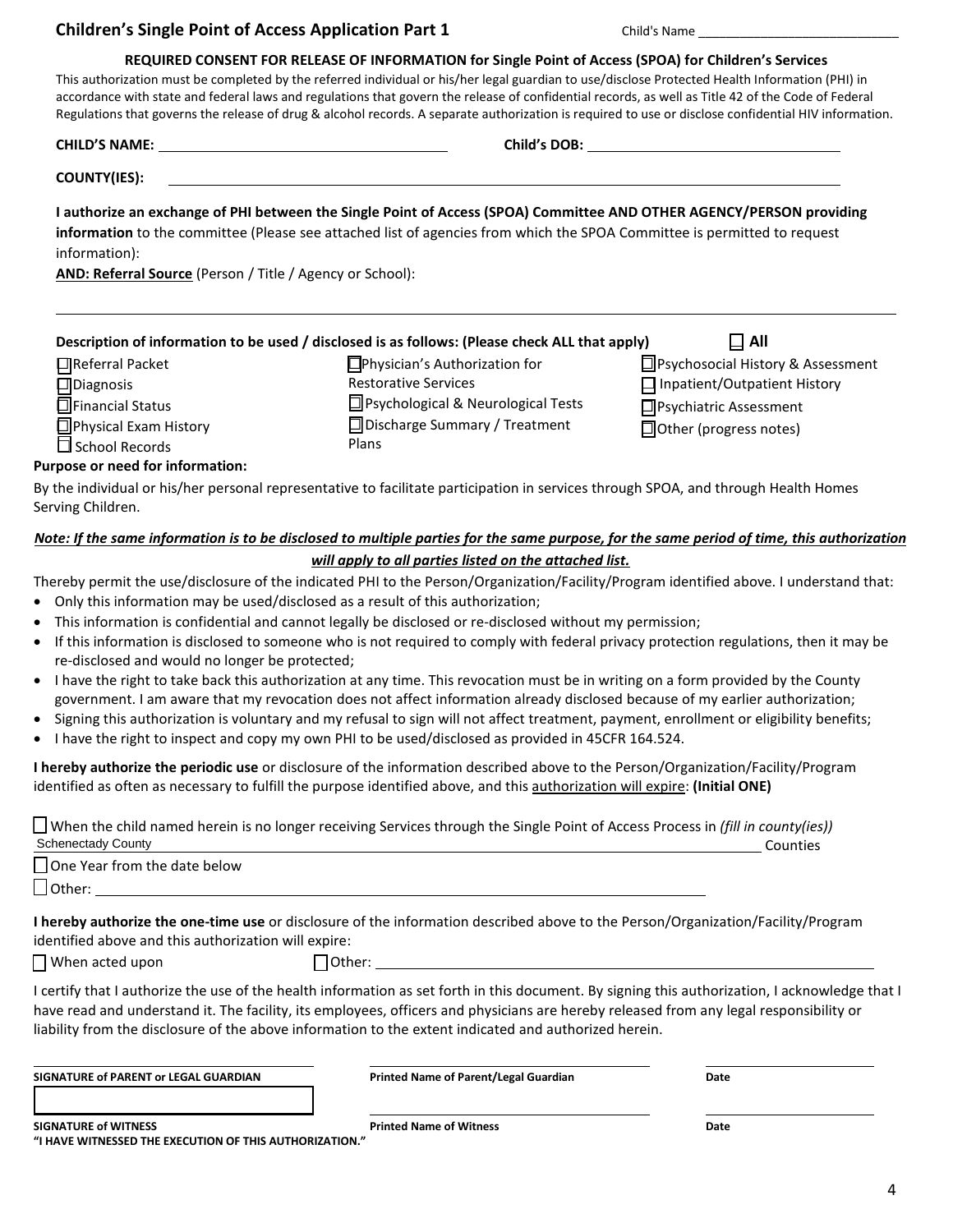#### Optional Children's Single Point of Access (C-SPOA) Patient Information Retrieval Consent

**Schenectady County** Name of SPOA County

By signing this form, you agree to have your child's health information shared with the SPOA Committee. The goals of the SPOA Committee are to improve the integration of medical and behavioral health and to help healthcare providers improve quality of care. To support coordination of your child's care, health care providers and other people involved in such care need to be able to talk to each other about your child's care and share health information with each other to give your child better care. Your child will still be able to get health care and health insurance even if you do not sign this form.

The SPOA Committee may get health information, including your child's health records, through a computer **Schenectady County** system run by a Regional Health Information Organization (RHIO) and/or a computer system called PSYCKES run by the New York State Office of Mental Health. A RHIO uses a computer system to collect and store health information, including medical records, from your child's doctors and health care providers who are part of the RHIO. The RHIO can only share your child's health information with people who you say can see or get such health information. PSYCKES is a computer system to collect and store health information from doctors and health care providers to help them plan and coordinate care.

If you agree and sign this form, the SPOA Committee members are allowed to get, see, read and copy, and share with each other, ALL of your child's health information (including all of the health information obtained from the RHIO and/or from PSYCKES) that they need to arrange your child's care, manage such care or study such care to make health care better for patients. The health information they may get, see, read, copy and share may be from before and after the date you sign this form. Your health records may have information about illnesses or injuries your child had or may have had before; test results, like X-rays or blood tests; and the medicines your child is now taking or has taken before. Your child's health records may also have information on:

- 1. Alcohol or drug use programs which you are in now or were in before as a patient;
- 2. Family planning services like birth control and abortion;
- 3. Inherited diseases;
- 4. HIV/AIDS;
- 5. Mental health conditions;
- 6. Sexually-transmitted diseases (diseases you can get from having sex);
- 7. Social needs information (housing, food, clothing, etc..) and/or
- 8. Assessment results, care plans, or other information you or your treatment provider enter into PSYCKES.

Health information is private and cannot be given to other people without proper permission under New York State and U.S. laws and rules. The providers that can get and see your child's health information must obey all these laws. They cannot give your child's information to other people unless an appropriate guardian agrees or the law says they can give the information to other people. This is true if health information is on a computer system or on paper. Some laws cover care for HIV/AIDS, mental health records, and drug and alcohol use. The providers that use your child's health information and the SPOA Committee must obey these laws and rules.

#### Please read all the information on this form before you sign it.

I AGREE that the SPOA Committee can get ALL my child's health information through the RHIO and/or through PSYCKES to give my child care or manage my child's care, to check if my child is in a health plan and what it covers, and to study and make the care of all patients better. I also AGREE that the SPOA Committee and the health provider agencies may share my child's health information with each other. I can change my mind and take back my consent at any time by signing a Withdrawal of Consent Form and giving it to one of the SPOA participating providers.

**Print Name of Patient** 

Signature of Patient or Patient's Legal Representative

Patient Date of Birth

Date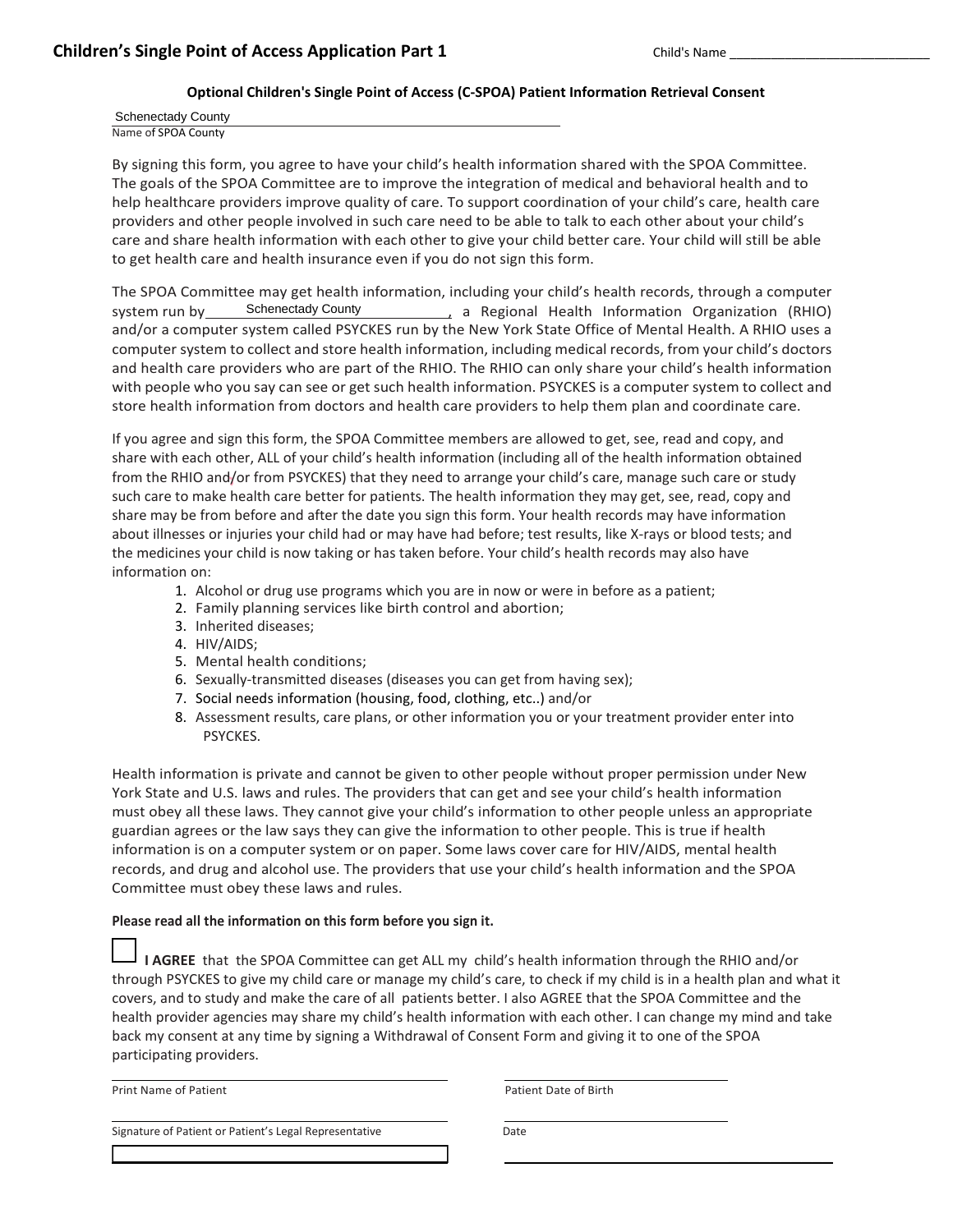# Children's Single Point of Access (C-SPOA) **Patient Information Sharing Consent**

#### **Details About Patient Information and the Consent Process**

#### 1. How will SPOA providers use my information?

If you agree, SPOA providers will use your health information to:

- Coordinate your health care and manage your care;
- Check if you have health insurance and what it pays for; and
- Study and make health care for patients better.

The choice you make does NOT let health insurers see your information to decide whether to give you health insurance or pay your bills.

#### 2. Where does my health information come from?

Your health information comes from places and people that gave your health care or health insurance in the past. These may include hospitals, doctors, drugstores, laboratories, health plans (insurance companies), the Medicaid program, and other groups that share health information. For a list of the information available in PSYCKES, visit the PSYCKES website at www.psyckes.org and see "About PSYCKES" or ask your treatment provider to print the list for you.

#### 3. What laws and rules cover how my health information can be shared?

These laws and regulations include New York Mental Hygiene Law Section 33.13, New York Public Health Law Article 27-F, and federal confidentiality rules, including 42 CFR Part 2 and 45 CFR Parts 160 and 164 (which are the rules referred to as "HIPAA").

#### 4. If I agree, who can get and see my information?

The only people who can see your health information are those who you agree can get and see it, like doctors and other people who work for the SPOA and who are involved in your health care and people who work for a SPOA provider who is giving you care to help them check your health insurance or to study and make health care better for all patients.

#### 5. What if a person uses my information and I didn't agree to let them use it?

If you think a person used your information, and you did not agree to give the person your information, call one of the providers you have said can see your records, the SPOA at 518-386-2064 , the United States Attorney's Office at (212) 637-2800, or the NYS Office of Mental Health Customer Relations at 800-597-8481.

#### 6. How long does my consent last?

Your consent will last until the day you take back your consent, or if the SPOA stops working, or three years after the last date of service from the SPOA, whichever comes first.

#### 7. What if I change my mind later and want to take back my consent?

You can take back your consent at any time by signing a Withdrawal of Consent Form and giving it to the 518-386-2064 SPOA. You can get this form by calling . Note: Even if you later decide to take back your consent, providers who already have your information do not have to take it out of their records.

#### 8. How do I get a copy of this form?

You can have a copy of this form after you sign it.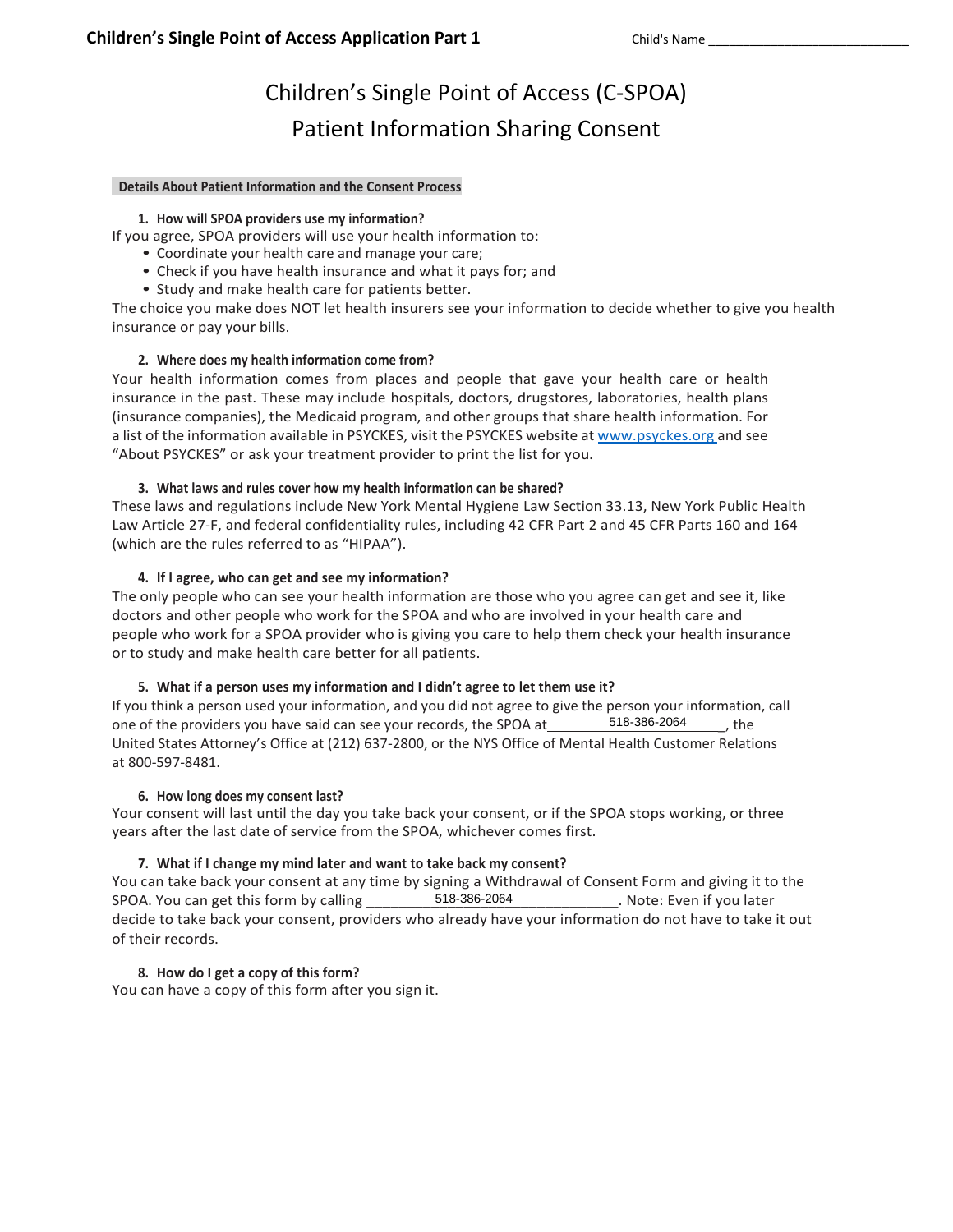#### **Children's Single Point of Access Application Part 2 – to be completed with the guardian's assistance**

|                                                   | <b>Child's Information</b>                               |              |                                                            |              |                                                    |                       |                         |                 |                        |                           |  |
|---------------------------------------------------|----------------------------------------------------------|--------------|------------------------------------------------------------|--------------|----------------------------------------------------|-----------------------|-------------------------|-----------------|------------------------|---------------------------|--|
|                                                   | Full Name (Last, First MI)                               |              |                                                            |              |                                                    |                       |                         |                 |                        |                           |  |
|                                                   |                                                          |              |                                                            |              |                                                    |                       |                         |                 |                        |                           |  |
|                                                   | Date of Birth                                            |              |                                                            | SSN          |                                                    |                       |                         |                 |                        |                           |  |
|                                                   |                                                          |              |                                                            |              |                                                    |                       |                         |                 |                        |                           |  |
|                                                   | Symptom Checklist - current and leading to referral      |              |                                                            |              | <b>Never</b>                                       | Rarely                | <b>Sometimes</b>        | <b>Often</b>    | <b>Always</b>          | <b>Unknown</b>            |  |
|                                                   |                                                          |              |                                                            |              |                                                    |                       |                         |                 |                        |                           |  |
|                                                   | Psychotic symptoms<br>Attention Deficit/ Impulse Control |              |                                                            |              | □<br>$\Box$                                        | □<br>□                | □<br>□                  | □<br>□          | □<br>□                 | $\Box$<br>$\Box$          |  |
|                                                   | Depressed Mood                                           |              |                                                            |              |                                                    |                       |                         |                 | □                      | $\Box$                    |  |
|                                                   | Anxiety                                                  |              |                                                            |              | □<br>□                                             | □<br>□                | □<br>$\Box$             | □<br>□          | $\Box$                 | $\overline{\blacksquare}$ |  |
|                                                   | Antisocial/ Unlawful Behaviors                           |              |                                                            |              | □                                                  | $\Box$                | □                       | $\Box$          | □                      | $\Box$                    |  |
|                                                   | Alcohol/ Substance Use/ Abuse                            |              |                                                            |              | $\Box$                                             | □                     | □                       | □               | □                      | $\Box$                    |  |
|                                                   | Self-Injurious Behaviors                                 |              |                                                            |              | $\Box$                                             | $\Box$                | $\Box$                  | $\Box$          | $\Box$                 | $\overline{\square}$      |  |
|                                                   | Suicidal ideation/ Threats                               |              |                                                            |              | $\Box$                                             | $\Box$                | □                       | □               | $\Box$                 | $\Box$                    |  |
|                                                   | Suicide Gestures/ Attempts                               |              |                                                            |              | $\Box$                                             | $\Box$                | $\Box$                  | □               | $\Box$                 | $\Box$                    |  |
|                                                   |                                                          |              |                                                            |              | $\Box$                                             | $\Box$                | $\Box$                  | $\Box$          | $\Box$                 | $\Box$                    |  |
|                                                   | <b>Fire Setting</b>                                      |              |                                                            |              | $\Box$                                             | $\Box$                |                         |                 | $\Box$                 | $\Box$                    |  |
|                                                   | Physical Aggression<br><b>Running Away</b>               |              |                                                            |              |                                                    | $\Box$                | $\Box$                  | $\Box$          | $\Box$                 | $\Box$                    |  |
|                                                   | Sexually Inappropriate/ Aggressive Behavior              |              |                                                            |              | $\Box$<br>$\Box$                                   |                       | $\Box$                  | $\Box$          |                        | $\Box$                    |  |
|                                                   | Difficulty in Peer Interactions                          |              |                                                            |              | $\Box$                                             | $\Box$<br>□           | $\Box$                  | $\Box$<br>□     | $\Box$<br>□            | $\Box$                    |  |
|                                                   | Low Self-Esteem                                          |              |                                                            |              |                                                    | □                     | $\Box$                  |                 |                        |                           |  |
|                                                   | Truancy                                                  |              |                                                            |              | □                                                  | □                     | □                       | □               | □                      | $\Box$                    |  |
|                                                   | Other (specify)                                          |              |                                                            |              | □<br>$\Box$                                        | $\Box$                | □<br>$\Box$             | $\Box$<br>П     | □<br>□                 | $\Box$<br>$\Box$          |  |
|                                                   |                                                          |              | <b>Current Educational Placement/ Program</b>              |              |                                                    |                       |                         |                 |                        |                           |  |
|                                                   |                                                          |              |                                                            |              |                                                    |                       |                         |                 |                        |                           |  |
|                                                   | Regular Class in age                                     | $\mathsf{L}$ | Special class for students                                 | $\mathbf{I}$ |                                                    | Day Treatment Program |                         | GED<br>П        |                        |                           |  |
|                                                   | appropriate grade                                        |              | with challenging                                           |              |                                                    |                       |                         |                 |                        |                           |  |
|                                                   |                                                          |              | social/emotional conditions                                |              |                                                    |                       |                         |                 |                        |                           |  |
| $\Box$                                            | Regular Class, above                                     | $\Box$       | Education, In-district                                     | $\Box$       | Other (specify)<br>Part-time Vocational/<br>$\Box$ |                       |                         |                 |                        |                           |  |
|                                                   | grade level                                              |              | program/services                                           |              | Educational                                        |                       |                         |                 |                        |                           |  |
| $\Box$                                            | Regular class but behind                                 | $\Box$       | Home Instruction                                           | $\Box$       | <b>Residential School</b>                          |                       |                         | $\Box$          | Not enrolled in school |                           |  |
|                                                   | at least one grade                                       |              |                                                            |              | Placement                                          |                       |                         |                 |                        |                           |  |
|                                                   |                                                          |              |                                                            |              |                                                    |                       |                         |                 |                        |                           |  |
|                                                   | <b>BOCES</b>                                             |              | Home School District                                       | Grade        |                                                    |                       |                         | <b>Building</b> |                        |                           |  |
|                                                   |                                                          |              |                                                            |              |                                                    |                       |                         |                 |                        |                           |  |
|                                                   |                                                          |              |                                                            |              |                                                    |                       |                         |                 |                        |                           |  |
|                                                   |                                                          |              |                                                            |              |                                                    |                       |                         |                 |                        |                           |  |
|                                                   |                                                          |              |                                                            |              |                                                    |                       |                         |                 |                        |                           |  |
|                                                   | Alternate School Placement                               |              |                                                            |              |                                                    |                       |                         |                 |                        |                           |  |
|                                                   |                                                          |              |                                                            |              |                                                    |                       |                         |                 |                        |                           |  |
|                                                   | Date of last IEP                                         |              |                                                            |              |                                                    |                       |                         |                 |                        |                           |  |
|                                                   |                                                          |              |                                                            |              |                                                    |                       |                         |                 |                        |                           |  |
|                                                   |                                                          |              | <b>Committee on Special Education Classification (CSE)</b> |              |                                                    |                       |                         |                 |                        |                           |  |
|                                                   | <b>Emotional Impairment</b>                              |              | Sensory impairment (vision, hearing)                       |              |                                                    |                       | Other Health Impairment |                 |                        |                           |  |
|                                                   | Intellectual Impairment                                  |              | Autism                                                     |              |                                                    |                       | $\Box$<br>Unknown       |                 |                        |                           |  |
|                                                   |                                                          |              | <b>Physical Impairments</b>                                |              |                                                    |                       | $\Box$                  |                 |                        |                           |  |
|                                                   | Learning Impairment                                      |              |                                                            |              |                                                    |                       | Other (specify)         |                 |                        |                           |  |
| Multiple Impairments<br>Speech/ Language Impaired |                                                          |              |                                                            |              |                                                    |                       |                         |                 |                        |                           |  |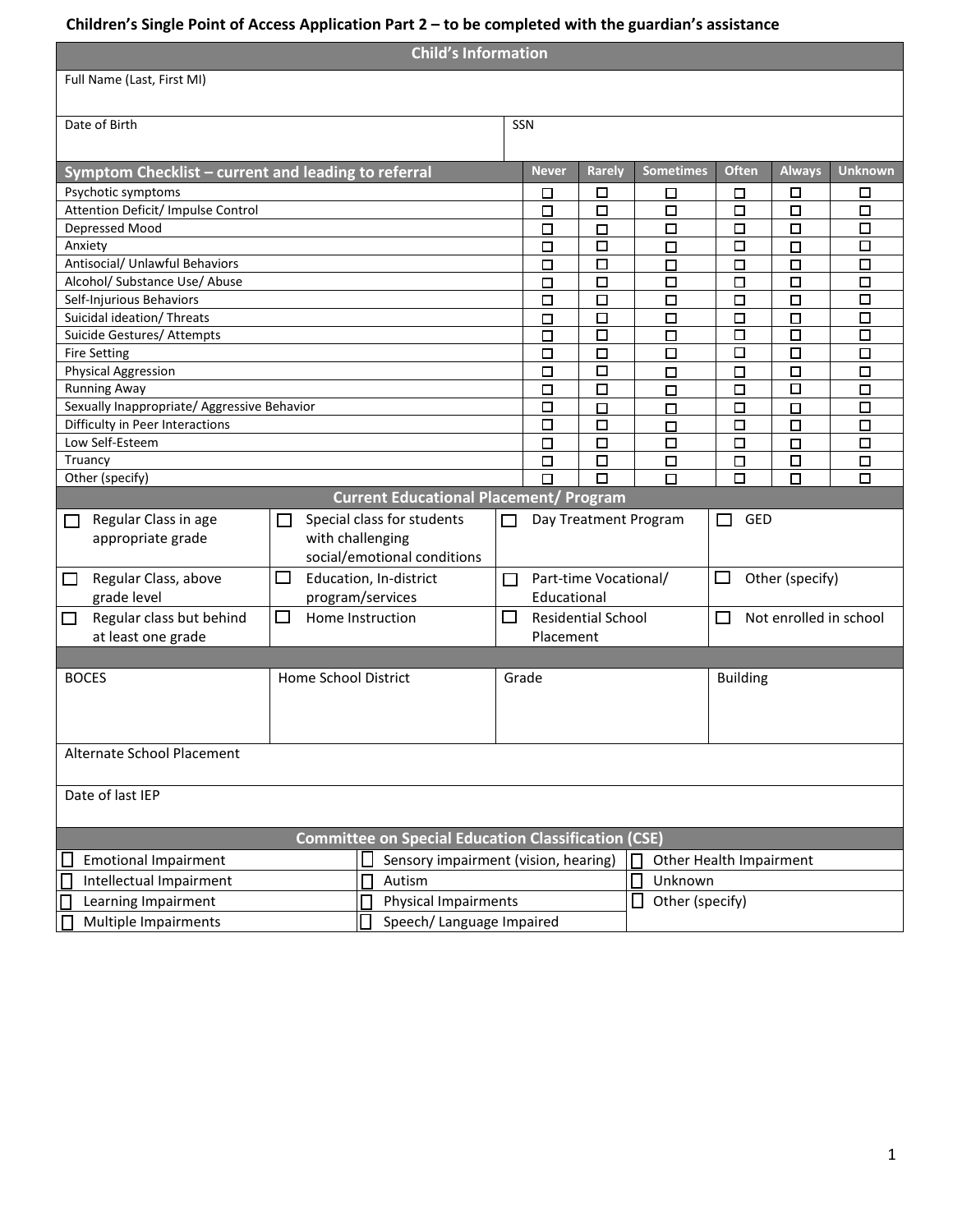### Children's Single Point of Access Application Part 2 – to be completed with the guardian's assistance

| <b>Diagnostic information</b>          |                                               |  |  |  |  |  |
|----------------------------------------|-----------------------------------------------|--|--|--|--|--|
| Diagnosis                              | Date of Diagnosis                             |  |  |  |  |  |
| 1.                                     |                                               |  |  |  |  |  |
| 2.                                     | Name & Credentials of Person Making Diagnosis |  |  |  |  |  |
|                                        |                                               |  |  |  |  |  |
| 3.                                     |                                               |  |  |  |  |  |
|                                        |                                               |  |  |  |  |  |
| 4.                                     | Organization                                  |  |  |  |  |  |
|                                        |                                               |  |  |  |  |  |
| 5.                                     | Phone                                         |  |  |  |  |  |
|                                        |                                               |  |  |  |  |  |
| Medication for a Medical Condition     |                                               |  |  |  |  |  |
|                                        |                                               |  |  |  |  |  |
| Medication for a Psychiatric Condition |                                               |  |  |  |  |  |
|                                        |                                               |  |  |  |  |  |

| <b>Functional Limitation(s)</b>                                                                       | <b>Moderate</b> | <b>Severe</b> |
|-------------------------------------------------------------------------------------------------------|-----------------|---------------|
| Ability to care for self (e.g. personal hygiene; obtaining and eating food; dressing; avoiding        |                 |               |
| injuries)                                                                                             |                 |               |
| Family life (e.g. capacity to live in a family or family like environment; relationships with parents |                 |               |
| or substitute parents, siblings and other relatives; behavior in family setting)                      |                 |               |
| Social relationships (e.g. establishing and maintaining friendships; interpersonal interactions       |                 |               |
| with peers, neighbors and other adults; social skills; compliance with social norms; play and         |                 |               |
| appropriate use of leisure time)                                                                      |                 |               |
| Self-direction/self-control (e.g. ability to sustain focused attention for a long enough period of    |                 |               |
| time to permit completion of age-appropriate tasks; behavioral self-control; appropriate              |                 |               |
| judgment and value systems; decision-making ability)                                                  |                 |               |
| Ability to learn (e.g. school achievement and attendance; receptive and expressive language;          |                 |               |
| relationships with teachers; behavior in school)                                                      |                 |               |

| <b>Child Strengths</b>                                 |                                                         |  |  |
|--------------------------------------------------------|---------------------------------------------------------|--|--|
| Self-advocacy                                          | Family support                                          |  |  |
| Conflict resolution skills                             | Good ability to establish rapport                       |  |  |
| Sets goals/works                                       | Good personal hygiene and care in appearance            |  |  |
| Seeks outside assistance when needed                   | Good physical health                                    |  |  |
| Follows through with recommendations/addresses         | Healthy social supports/peer group                      |  |  |
| needs                                                  | Involvement in activities/community                     |  |  |
| Open to/accepting of service/treatment                 | Religious institution/spiritual involvement             |  |  |
| Capacity for openness                                  | Views self as belonging to a specific cultural group    |  |  |
| Interested in relationships with others                | Other (please specify)                                  |  |  |
| Capacity to tolerate painful emotions                  |                                                         |  |  |
| <b>Caregiver Strengths</b>                             |                                                         |  |  |
|                                                        |                                                         |  |  |
| Ability to appropriately monitor and discipline        | Problem-solving skills                                  |  |  |
| Involved in seeking and supporting care to address the | Ability to navigate other systems involved (e.g. legal, |  |  |
| child's needs                                          | medical, developmental disabilities, etc.)              |  |  |
| Seeks additional information to advocate for the child | Maintains safe, secure environment for the child        |  |  |
| Ability to organize and manage household               | Religious institution/spiritual involvement             |  |  |
| Presence of natural supports to help raise child       | Views self as belonging to a specific cultural group    |  |  |
| Provides stable housing                                | Other (please specify)                                  |  |  |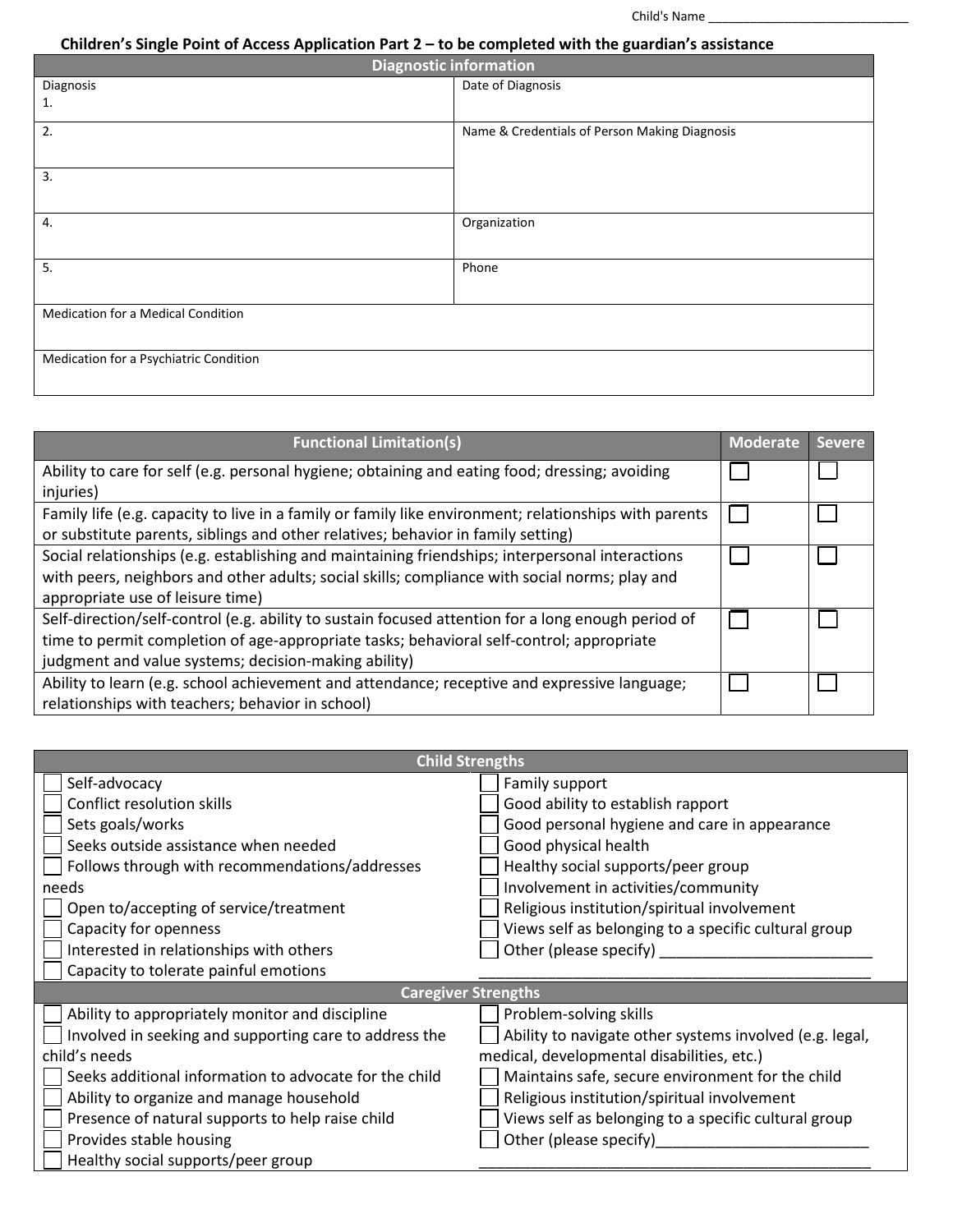## **Children's Single Point of Access Application Part 2 – to be completed with the guardian's assistance.......................**

| <b>Adverse Childhood Experiences (ACE)</b> |                                                        |  |  |
|--------------------------------------------|--------------------------------------------------------|--|--|
| Has an ACE screening been conducted?       | If so, by whom? (please provide name and contact info) |  |  |
| <b>UNKNOWN</b><br>NO<br><b>YES</b>         |                                                        |  |  |
| If so, please provide the score:           |                                                        |  |  |

| <b>Complex Trauma Screening</b>                                                                                                                                                                                                                                                                                                                                                                                                                                                 |                                                 |                 |  |
|---------------------------------------------------------------------------------------------------------------------------------------------------------------------------------------------------------------------------------------------------------------------------------------------------------------------------------------------------------------------------------------------------------------------------------------------------------------------------------|-------------------------------------------------|-----------------|--|
| <b>Prompts/Questions</b><br>If the answer to any question in one row is yes, please move on to the next row                                                                                                                                                                                                                                                                                                                                                                     | Present?<br>Y/N                                 | > 6<br>mos<br>7 |  |
| Was there a time when adults who were supposed to be taking care of the child didn't?<br>$\bullet$<br>Has there ever been a time when the child did not have enough food to eat?<br>Did a parent or other adult in the household often<br>Swear at the child, insult the child, put the child down, or humiliate the child?<br>Or act in a way that made the child afraid that the child might be physically hurt?                                                              | Yes<br>$\mathcal{L}_{\mathcal{A}}$<br><b>No</b> |                 |  |
| Has the child lived with someone other than the child's parents/caregiver while the child<br>$\bullet$<br>was growing up (because they couldn't take care of the child or the child was kicked out)?<br>Has the child ever been homeless?<br>This means the child ran away or was kicked out and lived on the street for more<br>$\circ$<br>than a few days? Or the child and the child's family had no place to stay and lived<br>on the street, or in a car, or in a shelter? | Yes<br>No                                       |                 |  |
| Has the child lost a primary caregiver through death, incarceration, deportation, migration, or for<br>$\bullet$<br>other reasons?<br>Has the child been left in the care of different people due to parental incapacity or<br>dysfunction, even if the child's primary place of residence did not change?<br>Has the child had two or more changes in primary caregiver or guardian, either formally (legally) or<br>informally?                                               | Yes<br>$\Box$<br><b>No</b>                      |                 |  |
| Has anyone ever made the child do sexual things the child didn't want to do, like touch the<br>$\bullet$<br>child, make the child touch them, or try to have any kind of sex with the child?<br>Has anyone ever tried to make the child do sexual things the child didn't want to do?<br>٠<br>Has anyone ever forced the child (or tried to force the child) to have intercourse?<br>٠                                                                                          | Yes<br>No<br>$\Box$                             |                 |  |
| Has the child ever been hit or intentionally hurt by a family member?<br>$\bullet$<br>If yes, did the child have bruises, marks or injuries?<br>$\circ$                                                                                                                                                                                                                                                                                                                         | Yes<br>$\Box$<br><b>No</b>                      |                 |  |
| Has the child ever seen or heard someone in the child's family/house being beaten up<br>$\bullet$<br>Has the child ever seen or heard someone in the child's family/house get threatened with harm?<br>$\bullet$                                                                                                                                                                                                                                                                | Yes<br>□<br><b>No</b>                           |                 |  |
| Has the child ever seen or heard someone being beaten, or who was badly hurt?<br>$\bullet$<br>Has the child seen someone who was dead or dying, or watched or heard them being killed?<br>$\bullet$<br>Has anyone ever hit anyone or beaten anyone up (physically assaulted anyone?)<br>$\bullet$<br>Has anyone ever threatened to physically assault anyone (with or without a weapon)?<br>$\bullet$                                                                           | Yes<br>No<br>$\Box$                             |                 |  |
| Did other children often tease or insult anyone, put anyone down, or threaten anyone physically?<br>$\bullet$<br>Did they spread lies about anyone or turn other people against anyone?                                                                                                                                                                                                                                                                                         | $\Box$<br>Yes<br>$\Box$<br><b>NO</b>            |                 |  |
| Has anyone or anyone in the child's family been involved in, or in direct danger from a terrorist<br>$\bullet$<br>attack, war, or political violence?                                                                                                                                                                                                                                                                                                                           | Yes<br>No                                       |                 |  |
| Has anyone ever stalked the child?<br>$\bullet$<br>Did anyone ever try to kidnap the child?<br>$\bullet$                                                                                                                                                                                                                                                                                                                                                                        | $\Box$<br>Yes<br>$\Box$<br><b>No</b>            |                 |  |
| Is there anything else really scary or very upsetting that has happened to the child that I haven't<br>$\bullet$<br>asked about? Sometimes people have something in mind but they're not comfortable talking about<br>the details. Is that true for you?                                                                                                                                                                                                                        | $\Box$<br>Yes<br>No<br>$\Box$                   |                 |  |